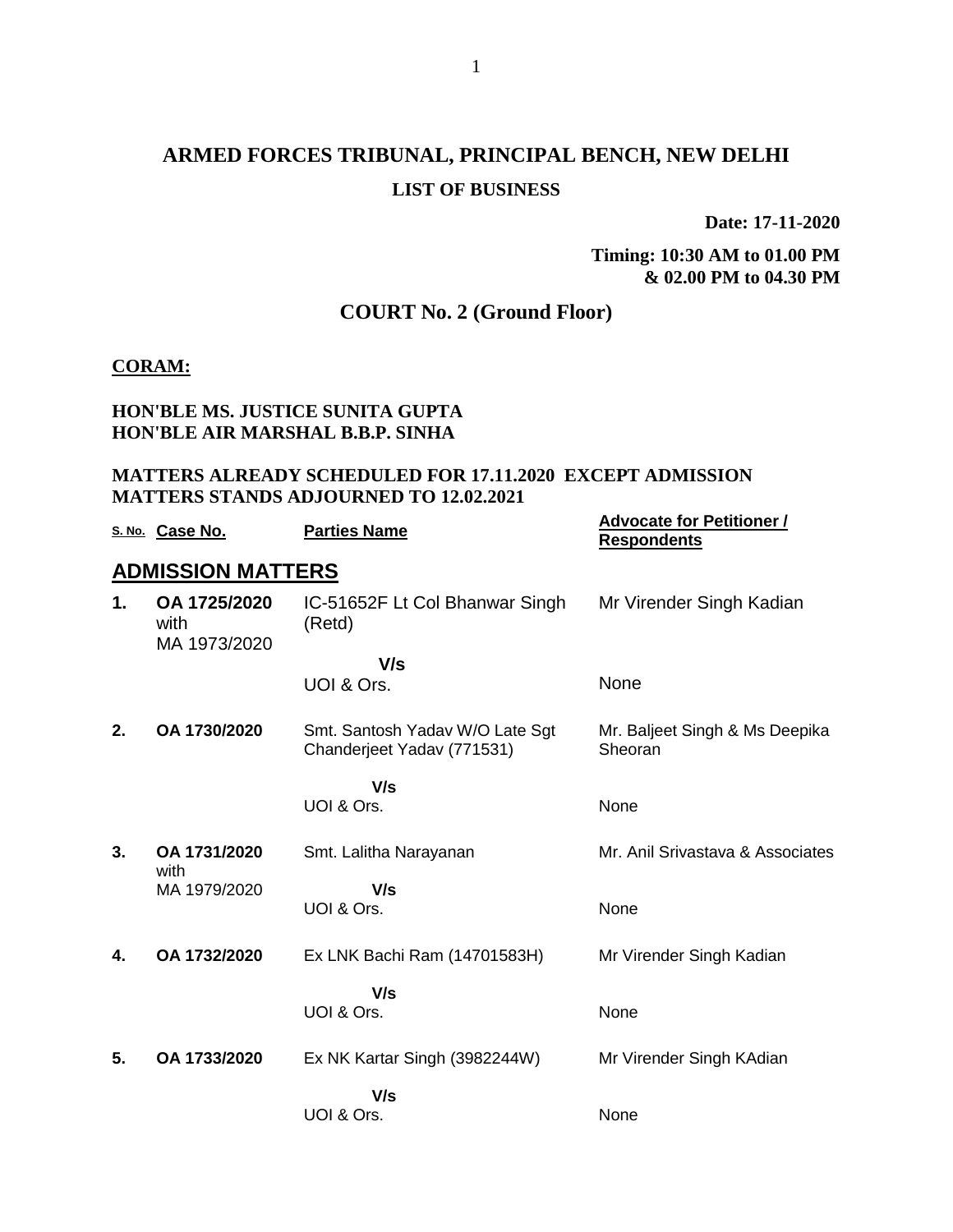| 6.  | OA 1735/2020<br>with | Ex SGT Ashvani Chaturvedi (712143A) Mr Virender Singh Kadian |                                 |
|-----|----------------------|--------------------------------------------------------------|---------------------------------|
|     | MA 1981/2020         | V/s                                                          |                                 |
|     |                      | UOI & Ors.                                                   | None                            |
|     |                      |                                                              |                                 |
| 7.  | OA 1736/2020         | Lt Col Gaurav Taneja Retd (IC-<br>49175M)                    | Ms Sangeeta Tomar               |
|     |                      | V/s                                                          |                                 |
|     |                      | UOI & Ors.                                                   | None                            |
| 8.  | OA 1737/2020         | Ex NK Mohan Lal (2977245-Y)                                  | Mr Virender Singh Kadian        |
|     |                      |                                                              |                                 |
|     |                      | V/s<br>UOI & Ors.                                            | None                            |
|     |                      |                                                              |                                 |
| 9.  | OA 1738/2020         | Ex SEA I (GW) Birendra Parihar (No<br>211128 N)              | Mr Ved Prakash                  |
|     |                      | V/s                                                          |                                 |
|     |                      | UOI & Ors.                                                   | None                            |
|     |                      |                                                              |                                 |
| 10. | OA 1740/2020<br>with | HFO Jeet Singh Verma (Retd) (No<br>653195)                   | Mr Manoj Kr Gupta               |
|     | MA 1982/2020         |                                                              |                                 |
|     |                      | V/s<br>UOI & Ors.                                            | None                            |
|     |                      |                                                              |                                 |
| 11. | OA 1741/2020         | Ex JWO Baljit Singh Rohilla (674508)                         | Mr. Baljeet Singh & Ms. Deepika |
|     | with<br>MA 1983/2020 | V/s                                                          | Sheoran                         |
|     |                      | UOI & Ors.                                                   | None                            |
|     |                      |                                                              |                                 |
| 12. | OA 1742/2020         | Lt Col Bhim Bahadur Tamang (Retd)                            | Mr Sukhjinder Singh             |
|     | with                 | (IC 25319 L)                                                 |                                 |
|     | MA 1984/2020         | V/s                                                          |                                 |
|     |                      | UOI & Ors.                                                   | None                            |
|     |                      |                                                              |                                 |
| 13. | OA 1743/2020<br>with | HFO Dina Nath Ojha, (Retd) (No<br>659056)                    | Mr Manoj Kr Gupta               |
|     | MA 1985/2020         |                                                              |                                 |
|     |                      | V/s<br>UOI & Ors.                                            | None                            |
|     |                      |                                                              |                                 |
| 14. | OA 1744/2020         | Ex Nb Sub/DSC Patil Namdeo                                   | Mr U S Maurya                   |
|     | with<br>MA 1986/2020 | Gangaram (JC-843308H)                                        |                                 |
|     |                      | V/s                                                          |                                 |
|     |                      | UOI & Ors.                                                   | None                            |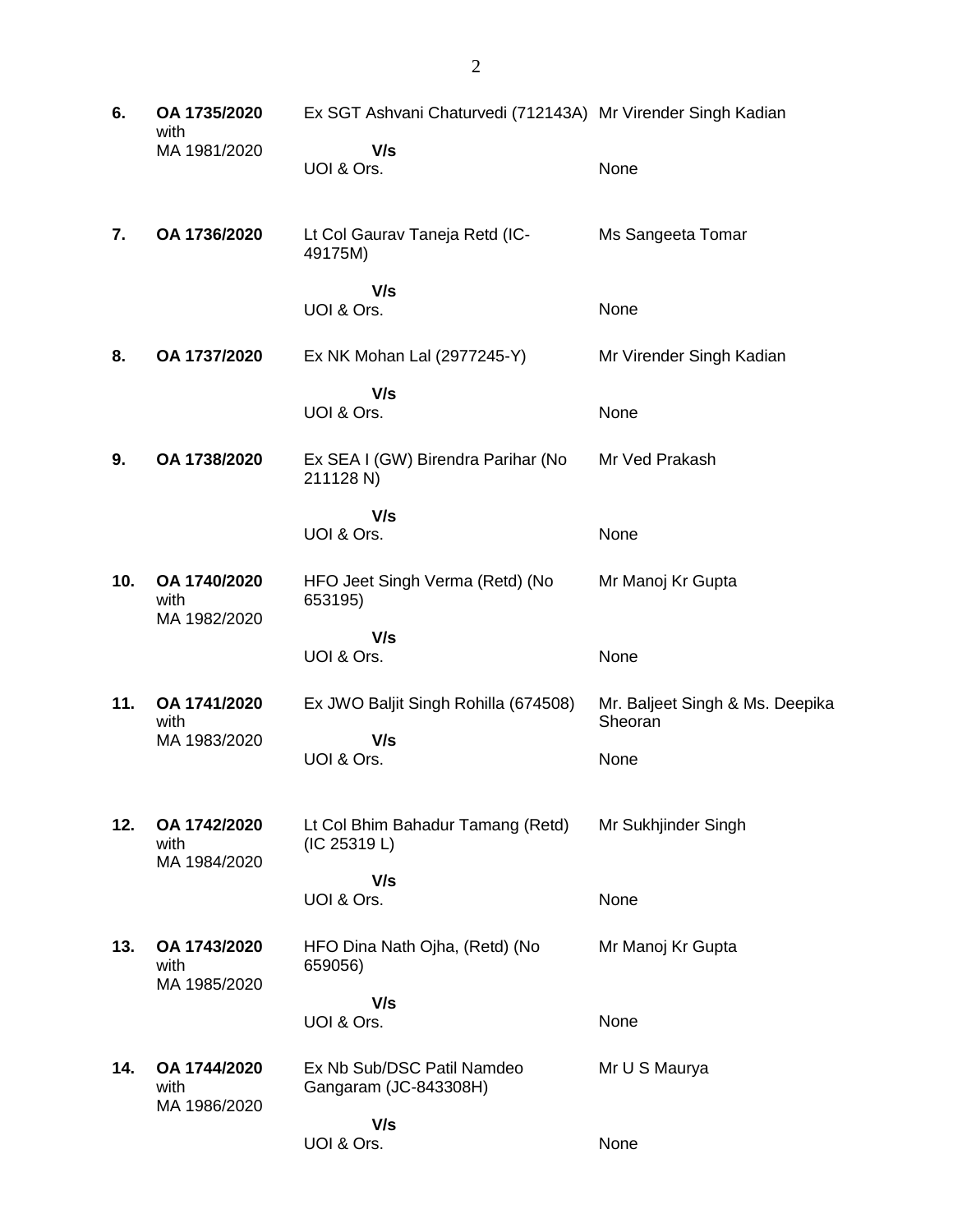| 15.        | OA 1745/2020                       | JWO Pramod Kumar (Retd) (No<br>627187 A)                   | Mr Ravi Shankar Kumar        |
|------------|------------------------------------|------------------------------------------------------------|------------------------------|
|            |                                    | V/s<br>UOI & Ors.                                          | None                         |
| 16.        | OA 1746/2020                       | Gp Capt Vijay Kumar (Retd) (No<br>18732)                   | Mr OP Bhadani & Vikas Kochar |
|            |                                    | V/s<br>UOI & Ors.                                          | None                         |
| 17.        | OA 1747/2020                       | Ex JWO Shivpal Singh (No 627363 L)                         | Mr Ved Prakash               |
|            |                                    | V/s<br>UOI & Ors.                                          | None                         |
| 18.        | OA 1748/2020                       | Ex PO M Ganapathi Datti (No 212547<br>N)                   | Mr Ved Prakash               |
|            |                                    | V/s<br>UOI & Ors.                                          | None                         |
| 19.        | OA 1749/2020                       | Ex L LOG (F&A) ARK Kumar (No<br>210630 F)                  | Mr Ved Prakash               |
|            |                                    | V/s<br>UOI & Ors.                                          | None                         |
| 20.        | OA 1750/2020                       | IC-40028H Maj Gen SPS Kohli (Retd.) Mr. Raj Vijay Rohlania |                              |
|            |                                    | V/s<br>UOI & Ors.                                          | None                         |
| 21.        | OA 1751/2020                       | IC-47481H Col Vijay Jain(Retd)                             | Mr Virender Singh Kadian     |
|            |                                    | V/s<br>UOI & Ors.                                          | None                         |
| <u>RAs</u> |                                    |                                                            |                              |
| 22.        | RA 40/2020<br>with                 | Union of India & Ors.                                      | Mr. V S Tomar                |
|            | MA 2000/2020<br>in<br>OA 1302/2018 | V/s<br>Ex SWA Rakesh Kumar (181361-K)                      | Mr. Ved Prakash              |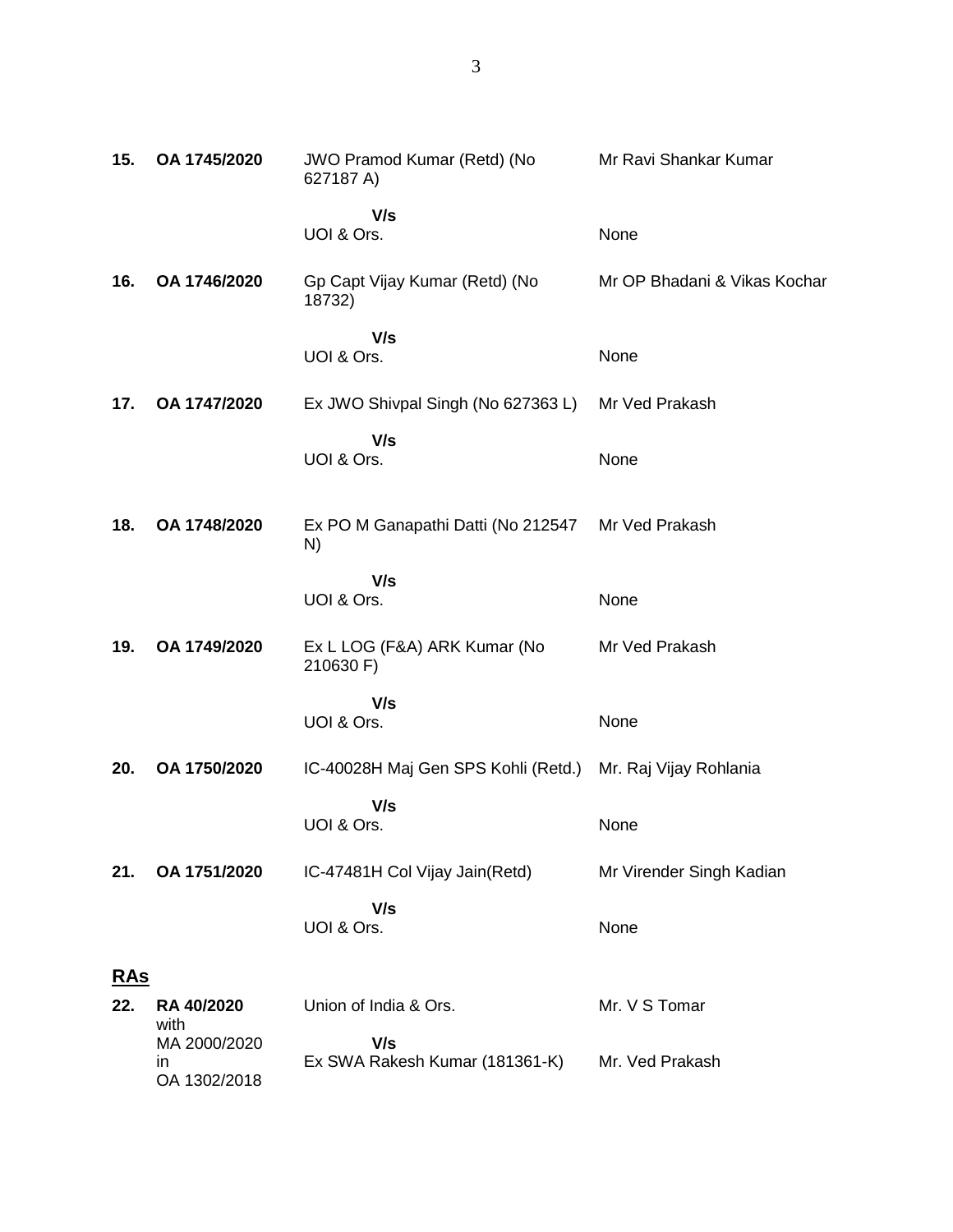## **PLEADINGS NOT COMPLETE**

| 23. | OA (Appeal)<br>1505/2019    | Ankit Kumar LS (GW) (No 225893 W) | Mr Ajit Kakkar & Associates  |
|-----|-----------------------------|-----------------------------------|------------------------------|
|     | with                        | V/s                               |                              |
|     | MA 2430/2019 &<br>1414/2020 | UOI & Ors.                        | Mr. Harish V Shankar         |
| 24. | OA (Appeal)<br>1506/2019    | No. 226054-K Kundan Kumar LS(UW)  | Mr. Ajit Kakkar & Associates |
|     | with                        | V/s                               |                              |
|     | MA 2431/2019 &<br>1415/2020 | UOI & Ors.                        | Dr. Vijendra Singh Mahndiyan |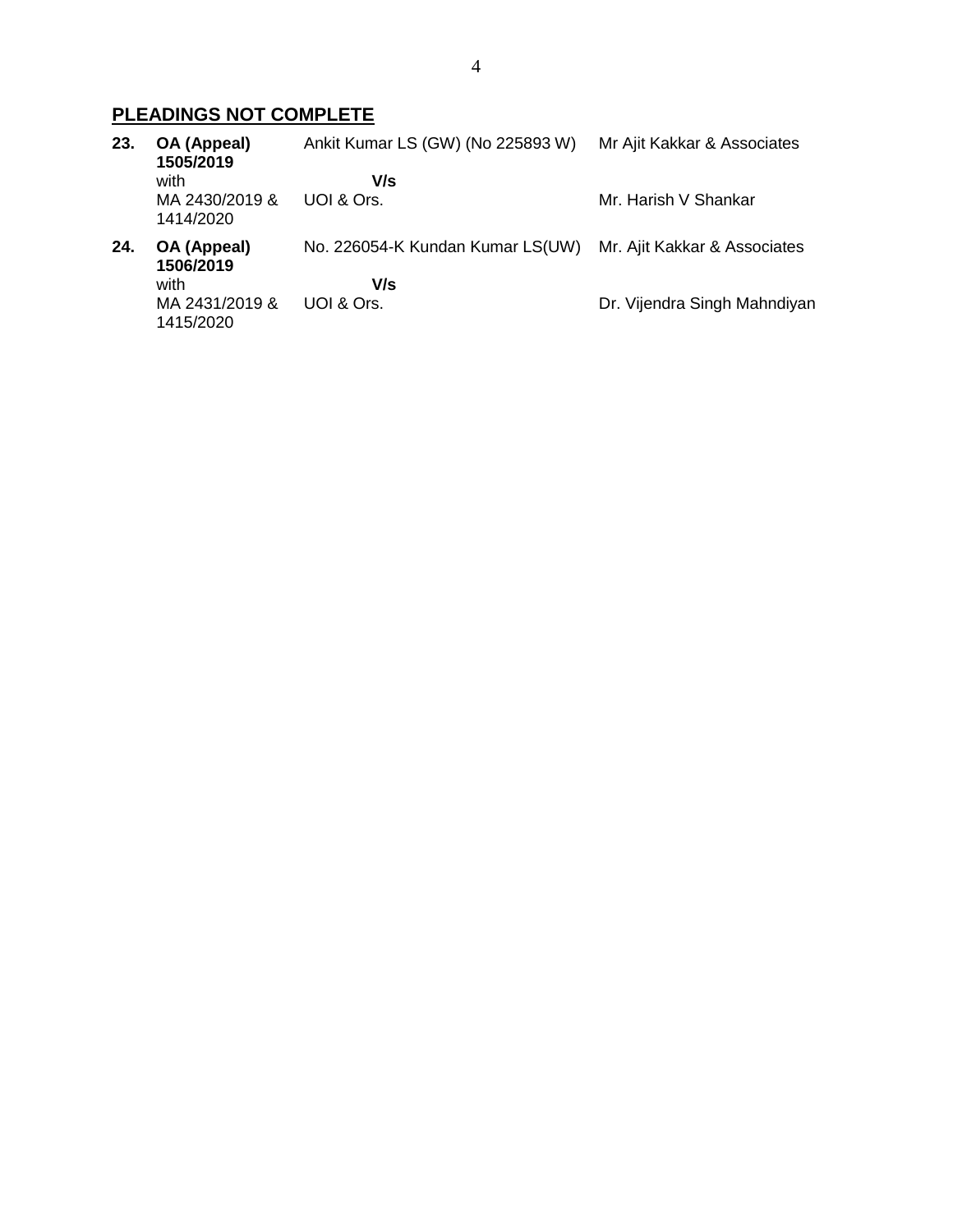# **ARMED FORCES TRIBUNAL, PRINCIPAL BENCH, NEW DELHI LIST OF BUSINESS**

**Date: 17-11-2020**

**Timing: 11:00 AM**

## **PRINCIPAL REGISTRAR COURT**

|    | S. No. Case No.                                        | <b>Parties Name</b>                                                | <b>Advocate for Petitioner /</b><br><b>Respondents</b> |
|----|--------------------------------------------------------|--------------------------------------------------------------------|--------------------------------------------------------|
|    | <b>For Appearance/Direction</b>                        |                                                                    |                                                        |
| 1. | OA 780/2018<br>with<br>MA 652/2018                     | No.4260073Y Ex Hav Gopal Nandan<br>Mishra                          | Mr. V S Kadian                                         |
|    |                                                        | V/s<br>UOI & Ors.                                                  | Mr Ashok Chaitanya                                     |
| 2. | OA 1057/2019<br>with                                   | NO 6891878 Ex Sep Alam Singh                                       | Mr. SS Pandey & Associates                             |
|    | MA 1999/2020                                           | V/s<br>UOI & Ors.                                                  | Mr. Prabodh Kumar                                      |
| 3. | OA 1246/2019<br>with                                   | Ex LS QA II Kaka Ram (No 136302 B)                                 | Mr Ved Prakash                                         |
|    | MA 1981/2019 &<br>1837/2020                            | V/s<br>UOI & Ors.                                                  | Mr J S Rawat                                           |
| 4. | OA 1640/2019<br>with                                   | Ex Hav (Hony Nb Sub) Jaipal Singh<br>(No 14463559)                 | Mr. Ved Prakash                                        |
|    | MA 2583/2019                                           | V/s                                                                |                                                        |
|    |                                                        | UOI & Ors.                                                         | Dr. Vijendra Singh Mahndiyan                           |
| 5. | OA 1641/2019<br>with                                   | No 6620953 Ex Sep Rajendra Singh                                   | Mr SM Dalal                                            |
|    | MA 2584/2019                                           | V/s<br>UOI & Ors.                                                  | Mr Neeraj, Sr CGSC                                     |
| 6. | OA 1892/2019<br>with<br>MA 2752/2019 &<br>MA 1998/2020 | IC-30278W Maj Gen Dharam Veer<br>Kalra (Retd.)                     | Mr. Rajendra Kumar                                     |
|    |                                                        | V/s<br>UOI & Ors.                                                  | Ms. Jyotsna Kaushik                                    |
| 7. | OA 2020/2019                                           | Ex CH Mech (AL) Gopal Krishna Vaish Mr Ved Prakash<br>(No 124584Y) |                                                        |
|    |                                                        | V/s<br>UOI & Ors.                                                  | Ms. Suman Chauhan                                      |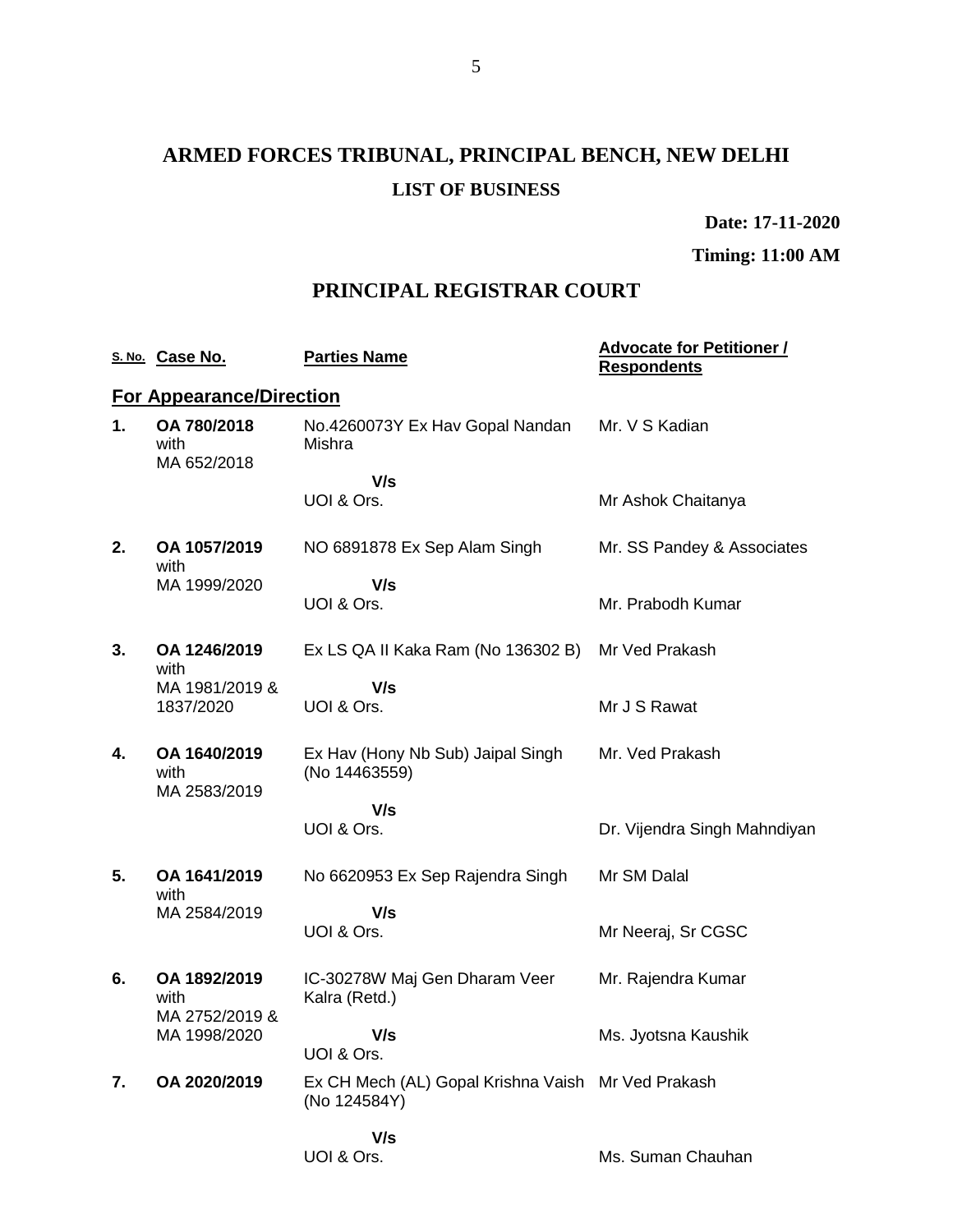**8. OA 2021/2019** Ex Nk Manoj Kumar (No 15141191W)  **V/s** UOI & Ors. Mr. Ved Prakash Mr. Waize Ali Noor **9. OA 2225/2019** with MA 3120/2019 Ex Hony Nb Sub Durg Vijai Singh (No 13615760 X)  **V/s** UOI & Ors. Mr Praveen Kumar Mr. Y P Singh **10. OA 2226/2019** with MA 3121/2019 Ex Hony Nb Sub Ram Chandra Singh (No 01401471 K)  **V/s** UOI & Ors. Mr Praveen Kumar Ms. Suman Chauhan **11. OA 2227/2019** with MA 3122/2019 Ex Hony Nb Sub Hridai Narayan Singh Mr Praveen Kumar Yadav (No 6646786 Y)  **V/s** UOI & Ors. Mr. Waize Ali Noor **12. OA 2228/2019** with MA 3123/2019 Ex Hony Nb Sub Ramakant Pandey (6311785-Y)  **V/s** UOI & Ors. Mr. Praveen Kumar Mr. Ashok Chaitanya **13. OA 2230/2019** with MA 3125/2019 Ex Hony Nb Sub Kanta Singh (No 7053931 F)  **V/s** UOI & Ors. Mr Praveen Kumar Mr. Rajesh Kumar Das **14. OA 2231/2019** with MA 3126/2019 Ex Hony Nb Sub Vijay Narain Singh (14224919-F)  **V/s** UOI & Ors. Mr. Praveen Kumar Mr. S D Windlesh **15. OA 2233/2019** with MA 3128/2019 Ex Hony Nb Sub Shiv Shankar (No 4347498N)  **V/s** UOI & Ors. Mr Praveen Kumar Mr. V Pattabhi Ram **16. OA 2234/2019** with MA 3129/2019 Ex Hony Nb Sub Kedar Nath Ram (No Mr Praveen Kumar 13928624 Y)  **V/s** UOI & Ors. None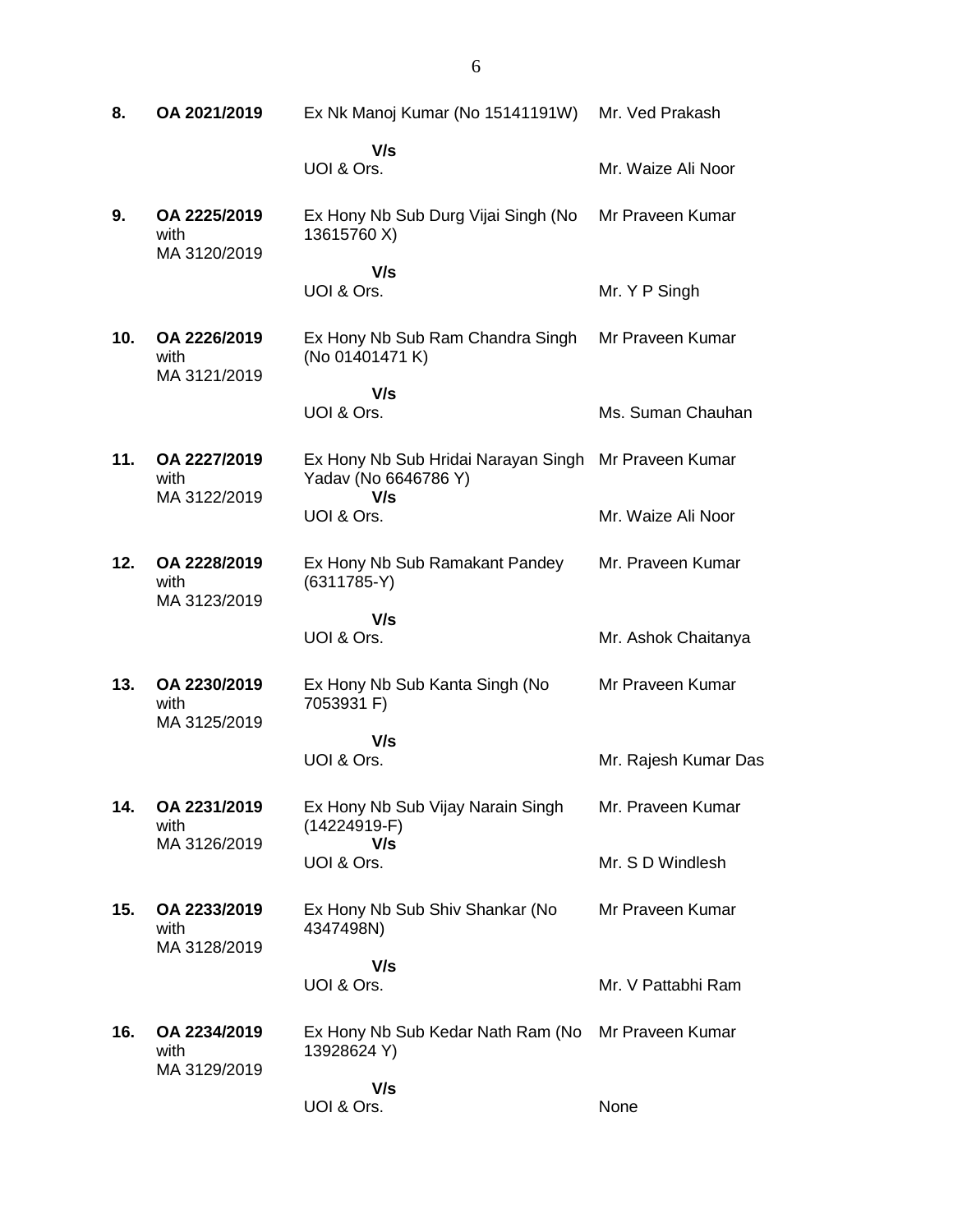**17. OA 2235/2019** with MA 3130/2019 Ex Hony Nb Sub Awadesh Singh (No 13889115 F)  **V/s** UOI & Ors. Mr Praveen Kumar Mr. Arvind Kumar **18. OA 2242/2019** with MA 3137/2019 JC-841726Y Ex Nb Sub Bharat Singh  **V/s** UOI & Ors. Mr I S Yadav Mr. Harish V Shankar **19. OA 2262/2019** with MA 3168/2019 Ex Hony Nb Sub Hawaldar Singh (13948069-X)  **V/s** UOI & Ors. Mr. Praveen Kumar Mr. S D Windlesh **20. OA 2263/2019** with MA 3169/2019 Ex Hony Nb Sub Bharat Singh Kushwaha (13924394-Y)  **V/s** UOI & Ors. Mr. Praveen Kumar Mr. D K Sabat **21. OA 2265/2019** with MA 3171/2019 Ex Hony Nb Sub Daya Shankar Choubey (No 1257132M)  **V/s** UOI & Ors. Mr Praveen Kumar Mr. Prabodh Kumar **22. OA 2266/2019** with MA 3172/2019 Ex Hony Nb Sub Rama Shanker (No 07237604F)  **V/s** UOI & Ors. Mr Praveen Kumar Mr. V Pattabhi Ram **23. OA 2267/2019** with MA 3173/2019 Ex Hony Nb Sub Kameshwar Nath Singh (No 1401304N)  **V/s** UOI & Ors. Mr Praveen Kumar Mr. K K Tyagi **24. OA 2269/2019** with MA 3175/2019 Smt Saraswati W/O Late Hony Nb Sub Mr Praveen Kumar Ram Nagina Singh Kushwaha (NO 14508147K)  **V/s** UOI & Ors. Mr. Waize Ali Noor **25. OA 2270/2019** with MA 3176/2019 Smt Babuna Devi W/O Late Hony Nb Sub Ramashish Ram (NO 6284581A)  **V/s** UOI & Ors. Mr Praveen Kumar Mr. K K Tyagi **26. OA 2272/2019** with MA 3178/2019 EX Hony Nb Sub Sri Kishan Singh (No Mr Praveen Kumar 1431566Y)  **V/s** UOI & Ors. Mr. Satya Ranjan Swain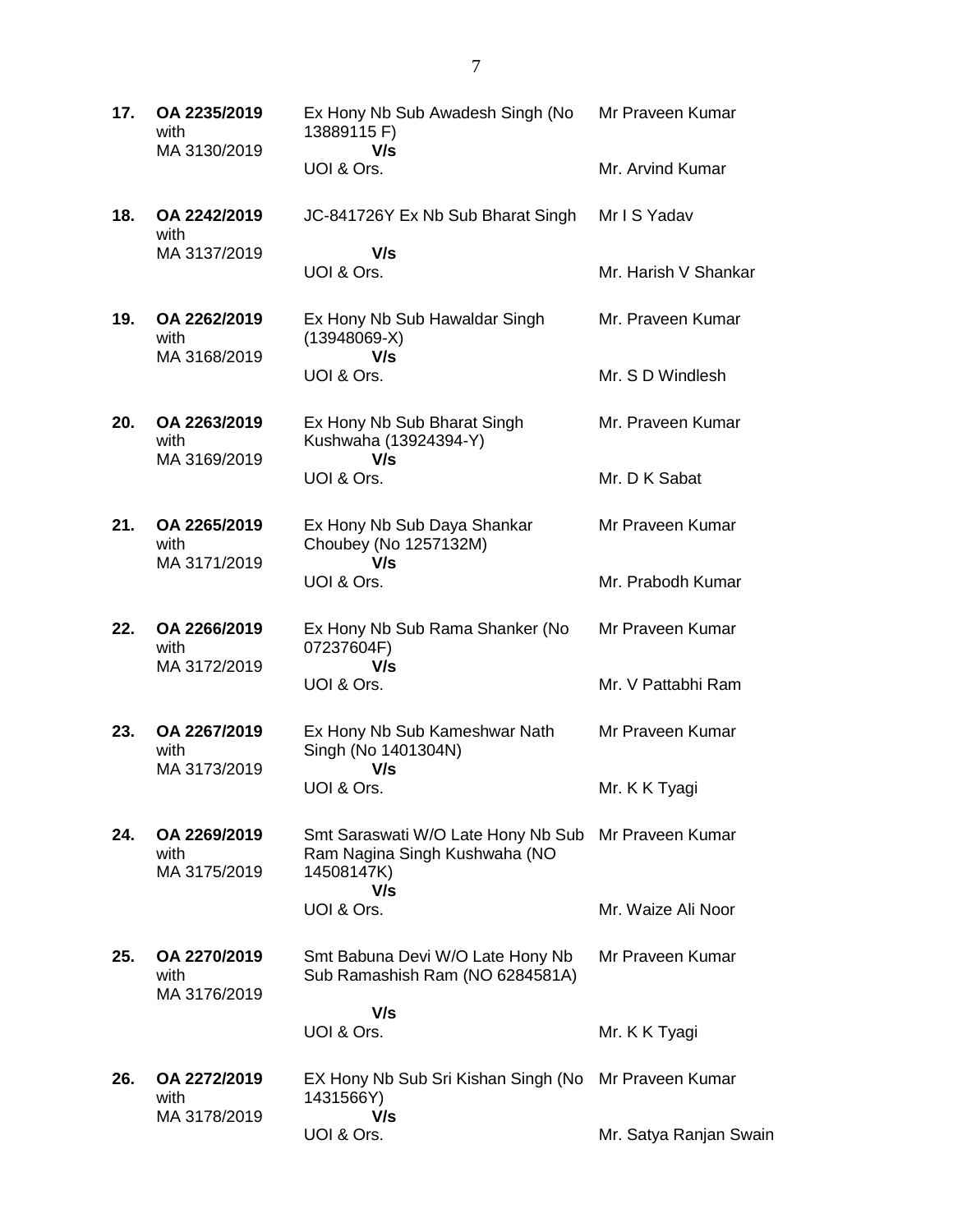**27. OA 2273/2019** with MA 3179/2019 Smt Sumitra Devi W/O Late Hony Nb Sub Premnarain Singh (No 1431305)  **V/s** UOI & Ors. Mr Praveen Kumar Mr. Satya Ranjan Swain **28. OA 2274/2019** with MA 3180/2019 Ex Hony Nb Sub Ram Autar Sharma (NO 06376817K)  **V/s** UOI & Ors. Mr Praveen Kumar Mr. Ashok Chaitanya **29. OA 2275/2019** with MA 3181/2019 Ex Hony Nb Sub Vishwamitra Singh (14543642-F)  **V/s** UOI & Ors. Mr. Praveen Kumar Ms. Jyotsna Kaushik **30. OA 2277/2019** with MA 3183/2019 Ex Hony Nb Sub Ramashanker Singh (No 13856737 H)  **V/s** UOI & Ors. Mr Praveen Kumar Gp Capt Karan Singh Bhati, Sr. CGSC **31. OA 2278/2019** with MA 3184/2019 Ex Hony Nb Sub Prem Shankar Choubey (14293198-N)  **V/s** UOI & Ors. Mr. Praveen Kumar Mr. Niranjan Das **32. OA 2279/2019** with MA 3185/2019 Smt. Jaikala Devi W/o Late Hony Nb Sub Raghubansh Singh (7051866-Y)  **V/s** UOI & Ors. Mr. Praveen Kumar None **33. OA 2280/2019** with MA 3186/2019 Ex Hony Nb Sub Satyadeo Singh (14516134-F)  **V/s** UOI & Ors. Mr. Praveen Kumar Ms. Suman Chauhan **34. OA 2323/2019** with MA 3219/2019 Mrs Nandita Srivastava W/o IC-559914W Late Col Girish Chandra Srivastava  **V/s** UOI & Ors. Mr. Anil Srivastava & Associates Mr. S D Windlesh **35. OA 2324/2019** with MA 3220/2019 & MA 1997/2020 Ex MCA(AH) II/Hon Sub Lt Santosh Singh (No 097628 H)  **V/s** UOI & Ors. Mr Shakti Chand Jaidwal Dr. Vijendra Singh Mahndiyan **36. OA 2325/2019** with MA 3222/2019 No. 14611963-A Ex Hav Sudhir Kumar Mr. Virender Singh Kadian  **V/s** UOI & Ors. Mr. Prabodh Kumar

8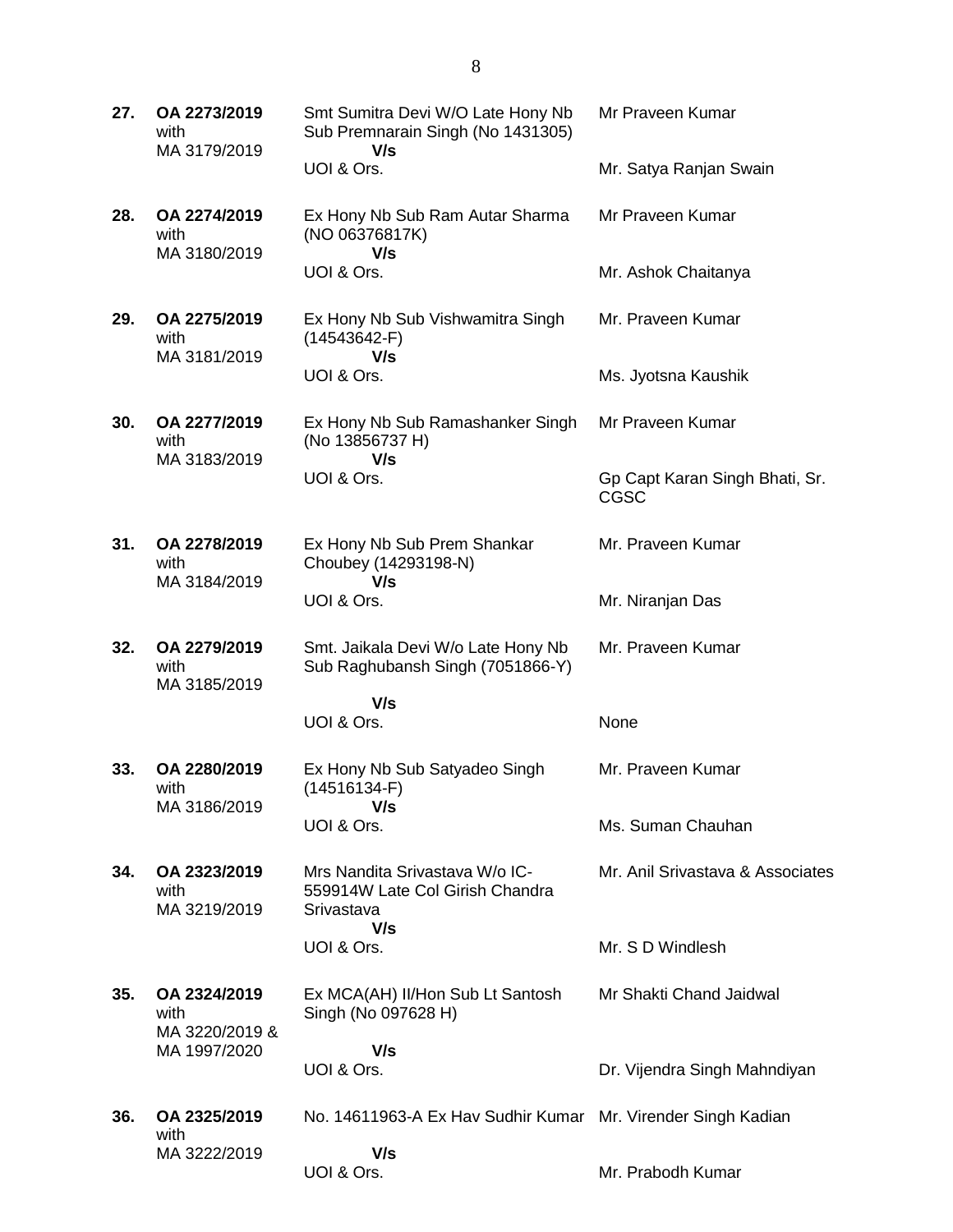| 37. | OA 2329/2019                       | Col Ranjeet Alva (IC 53236 W)                                     | Mr SS Pandey & Associates                  |
|-----|------------------------------------|-------------------------------------------------------------------|--------------------------------------------|
|     |                                    | V/s<br>UOI & Ors.                                                 | Gp Capt Karan Singh Bhati, Sr.<br>CGSC     |
| 38. | OA 17/2020<br>with<br>MA 1887/2020 | Ex MWO Gawali Ganesh Keshavrao<br>$(697669-L)$<br>V/s             | Mr. Praveen Kumar                          |
|     |                                    | UOI & Ors.                                                        | Dr. Vijendra Singh Mahndiyan               |
| 39. | OA 19/2020                         | Ex Sgt Rajkumar Baburao Nanaware<br>(711829)                      | Mr. Baljeet Singh & Ms. Deepika<br>Sheoran |
|     |                                    | V/s<br>UOI & Ors.                                                 | Mr. K K Tyagi                              |
| 40. | OA 122/2020<br>with<br>MA 135/2020 | Mrs Sumitra Devi W/O No 14577973P<br>Ex Rect Ashok Kumar Sehrawat | Mr BP Vaishnay & Associates                |
|     |                                    | V/s<br>UOI & Ors.                                                 | Mr. K K Tyagi                              |
| 41. | OA 174/2020                        | Ex SEA 1 (UW) Anil Kumar (NO<br>138574T)<br>V/s                   | Mr Ved Prakash                             |
|     |                                    | UOI & Ors.                                                        | Ms Jyotsna Kaushik                         |
| 42. | OA 197/2020                        | Ex Sgt T Simhachalam (No 780076 B)                                | Mr Om Prakash Kr Srivastava                |
|     |                                    | V/s<br>UOI & Ors.                                                 | None                                       |
| 43. | OA 205/2020                        | Ex Sgt T. Simhachalam (780076-B)                                  | Mr. Omprakash Kr. Srivastava               |
|     |                                    | V/s<br>UOI & Ors.                                                 | Dr. Vijendra Singh Mahndiyan               |
| 44. | OA 283/2020                        | Capt (TS) TK Suresh Kumar (Retd)<br>(No 02992 Z)                  | Mr Ved Prakash                             |
|     |                                    | V/s<br>UOI & Ors.                                                 | Mr. Neeraj, Sr. CGSC                       |
| 45. | OA 290/2020                        | EX PO EL (R) Amit Ghosh (No 210645 Mr Ved Prakash<br>R)           |                                            |
|     |                                    | V/s<br>UOI & Ors.                                                 | Mr. V S Tomar                              |
| 46. | OA 291/2020<br>with<br>MA 380/2020 | Ex Hav (Hony Nb Sub) Dheraj Singh<br>(No 2979697 A)               | Mr Ved Prakash                             |
|     |                                    | V/s<br>UOI & Ors.                                                 | Mr. Avdhesh Kumar Singh                    |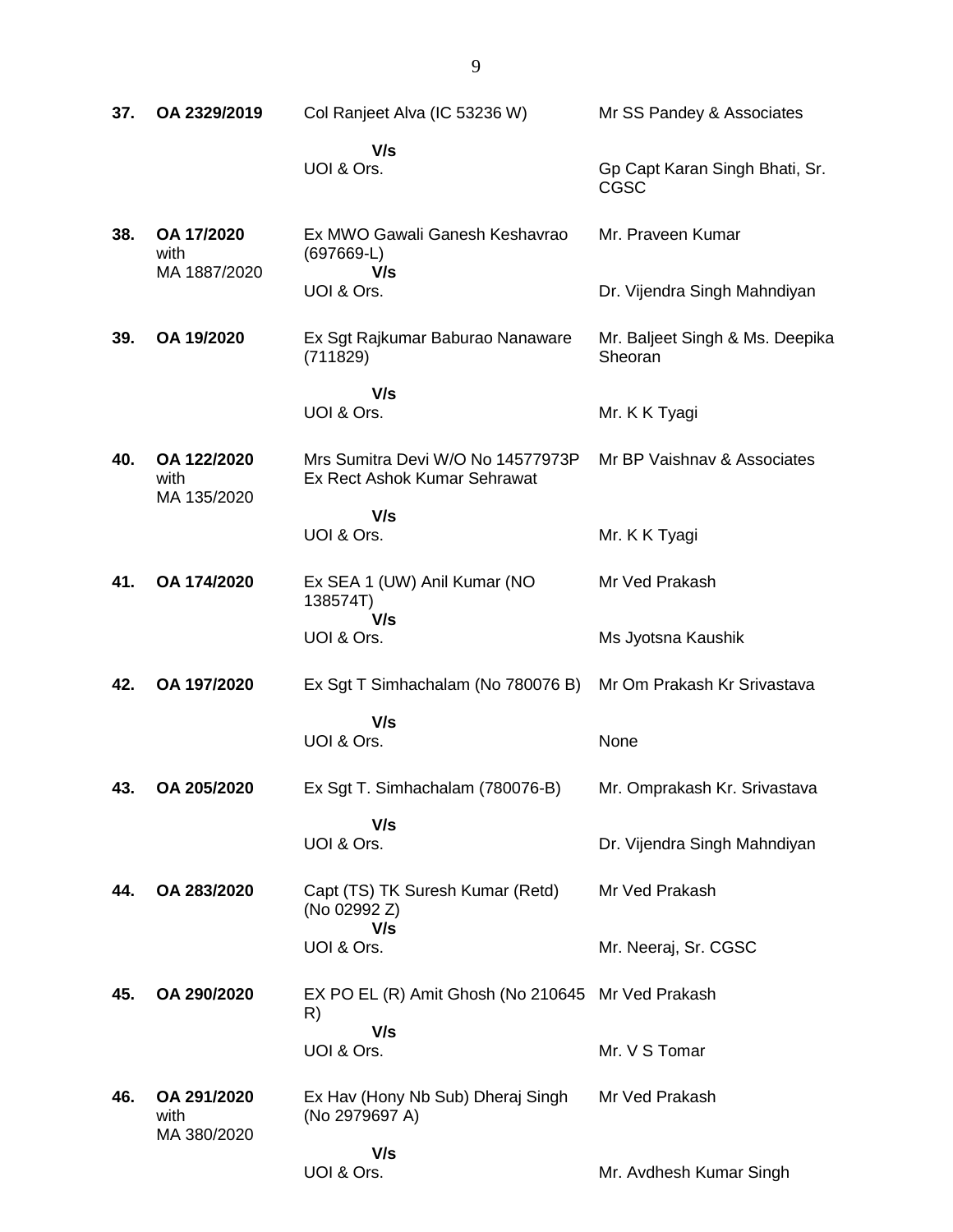| 47. | OA 298/2020                          | Ex EM(R) I Ravi Dalal (210887-R)                                         | Mr. Ved Prakash                              |
|-----|--------------------------------------|--------------------------------------------------------------------------|----------------------------------------------|
|     |                                      | V/s<br>UOI & Ors.                                                        | None                                         |
| 48. | OA 331/2020                          | No 777118H Ex Sgt Kunal Palit                                            | Mr VS Kadian                                 |
|     |                                      | V/s<br>UOI & Ors.                                                        | Mr. V Pattabhi Ram                           |
| 49. | OA 332/2020<br>with                  | No 648321K Ex MWO Bharat Roy                                             | Mr VS Kadian                                 |
|     | MA 413/2020                          | V/s<br>UOI & Ors.                                                        | Mr. Neeraj, Sr. CGSC                         |
| 50. | OA 333/2020<br>with                  | No 775212A Ex Sgt Manish Kumar                                           | Mr. VS Kadian                                |
|     | MA 414/2020                          | V/s<br>UOI & Ors.                                                        | Mr. Prabodh Kumar                            |
| 51. | OA 334/2020<br>with                  | No 674615B Ex Cpl Neeraj Kumar                                           | Mr VS Kadian                                 |
|     | MA 415/2020                          | V/s<br>UOI & Ors.                                                        | Mr. Neeraj, Sr. CGSC                         |
| 52. | OA 379/2020                          | Ex L Com (TAC) Dinesh Kumar Mishra Mr Ved Prakash<br>(NO 139879H)<br>V/s |                                              |
|     |                                      | UOI & Ors.                                                               | Gp Capt Karan Singh Bhati, Sr<br><b>CGSC</b> |
| 53. | OA 380/2020                          | Ex Hony Lt MC Mech I Arun Kumar<br>Singh                                 | Mr Ved Prakash                               |
|     |                                      | V/s<br>UOI & Ors.                                                        | Mr. Neeraj, Sr. CGSC                         |
| 54. | OA 381/2020                          | Ex Hony Lt MC AM I Vijendra Prasad<br>Singh                              | Mr Ved Prakash                               |
|     |                                      | V/s<br>UOI & Ors.                                                        | Mr. J S Yadav                                |
| 55. | OA 494/2020<br>with<br>MA 609/2020   | Ex WO Sanjeev Kumar Gupta<br>$(674582 - B)$<br>V/s                       | Mr. Praveen Kumar                            |
|     |                                      | UOI & Ors.                                                               | Mr. Ashok Chaitanya                          |
| 56. | OA 1116/2020<br>with<br>MA 1267/2020 | Ex-HFO Apurba Krishna Kar (680703)<br>V/s                                | Mr Baljeet Singh & Ms Deepika<br>Sheoran     |
|     |                                      | UOI & Ors.                                                               | Mr. Avdhesh Kumar Singh                      |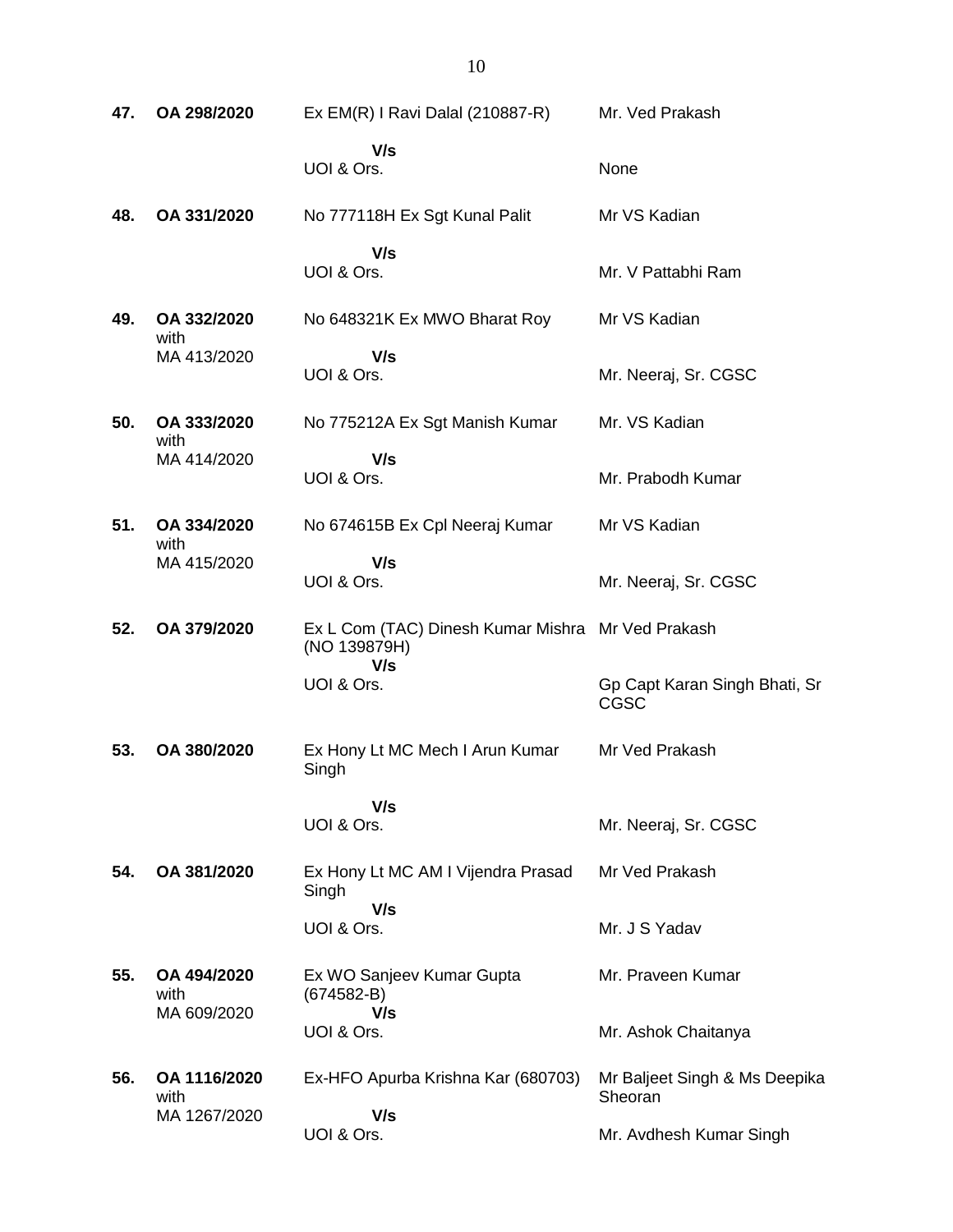**57. OA 1117/2020** with MA 1268/2020 Ex Sgt Dinesh Kumar Pandey (780828)  **V/s** UOI & Ors. Mr Baljeet Singh & Ms Deepika Sheoran Mr. Rajeev Kumar **58. OA 1253/2020** with MA 1480/2020 CDR Thomas Thomas(Retd) (41854 Y) Mr S S Pandey & Associates  **V/s** UOI & Ors. Mr. Rajeev Kumar **59. OA 1254/2020** with MA 1481/2020 Ex Sgt (ACP) Ganesh Kumar Mishra (735195 S)  **V/s** UOI & Ors. Mr Durgesh Kumar Sharma Mr. K K Tyagi **60. OA 1255/2020** with MA 1482/2020 Ex L/NK Ram Kanwar (10315977A)  **V/s** UOI & Ors. Mr Virender Singh Kadian Mr. Niranjan Dass **61. OA 1262/2020** Ex Sep(Driver MT) Kishen Singh (13820735)  **V/s** UOI & Ors. Mr JP Sharma & Associates Mr. Niranjan Dass **62. OA 1263/2020** with MA 1502/2020 Ex Sep Yashwant Singh (14702323K)  **V/s** UOI & Ors. Mr JP Sharma & Associates Ms. Jyotsna Kaushik **63. OA 1264/2020** with MA 1503/2020 Ex HFL Ramesh Chandra (637051)  **V/s** UOI & Ors. Mr Baljeet Singh & Ms Deepika Sheoran Mr V Pattabhi Ram **64. OA 1265/2020** Ex WO Ramniyadi Singh Yadav (665869 H)  **V/s** UOI & Ors. Mr Praveen Kumar Ms. Suman Chauhan **65. OA 1266/2020** with MA 1510/2020 Ex JWO Shri Chand (690570 K)  **V/s** UOI & Ors. Mr Praveen Kumar Mr Rajeev Kumar **66. OA 1267/2020** Ex JWO Shivji Ram (675085 T)  **V/s** UOI & Ors. Mr Praveen Kumar Mr. K K Tyagi

11